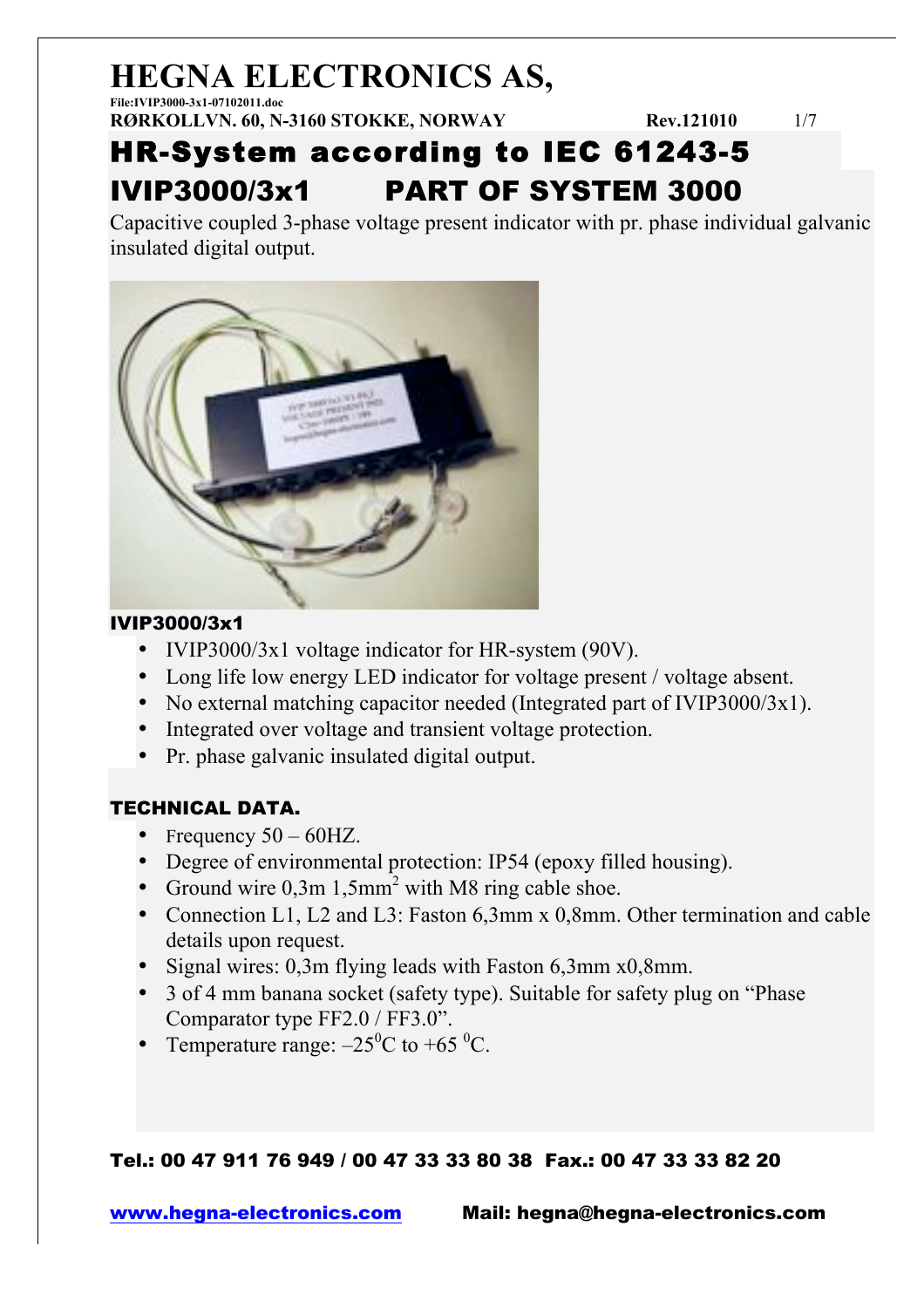**RØRKOLLVN. 60, N-3160 STOKKE, NORWAY Rev.121010 2/7** 

### SPECIAL FACILITIES.

- IVIP3000/3x1 has pr. phase galvanic insulated (5kV) digital output signal to signal amplifier VPAM3000/3x1.
- IVIP3000/3x1 needs no external auxiliary voltage source.
- Easy to test by injecting current limiting adjustable voltage into the 4 mm safety bussing in front of IVIP3000/3x1.

### VPAM3000/3x1

Signal amplifier with digital outputs for use with IVIP3000/3x1.

### VPAM3000/3x1 is a signal amplifier designed for amplifying the digital output signal from IVIP3000/3x1

- Two of digital outputs indicating voltage present on all three phases. Both outputs are digital high when voltage is present on all three phases, and digital low if voltage is absent on one or more phases. Output can be set with various time delay.
- One digital output pr. phase. Output is high when voltage is present at respectively phase.



### TECHNICAL DATA:

- Solid state output max 24VDC 25mA.
- Degree of protection: IP54 Epoxy filled housing.
- Dimension, weight and fixing details see sheet 10.
- Connection: Faston 6,3mm x 0,8mm.
- Auxiliary voltage: 24VDC 10mA
- Temperature range:  $-25^{\circ}$ C to +65  $^{\circ}$ C.

### SPECIAL FACILITIES:

Galvanic insulation between input and output signals (5kV).

Tel.: 00 47 911 76 949 / 00 47 33 33 80 38 Fax.: 00 47 33 33 82 20

www.heans-electronics.com Mail: heane@heans-electronics.com<br>.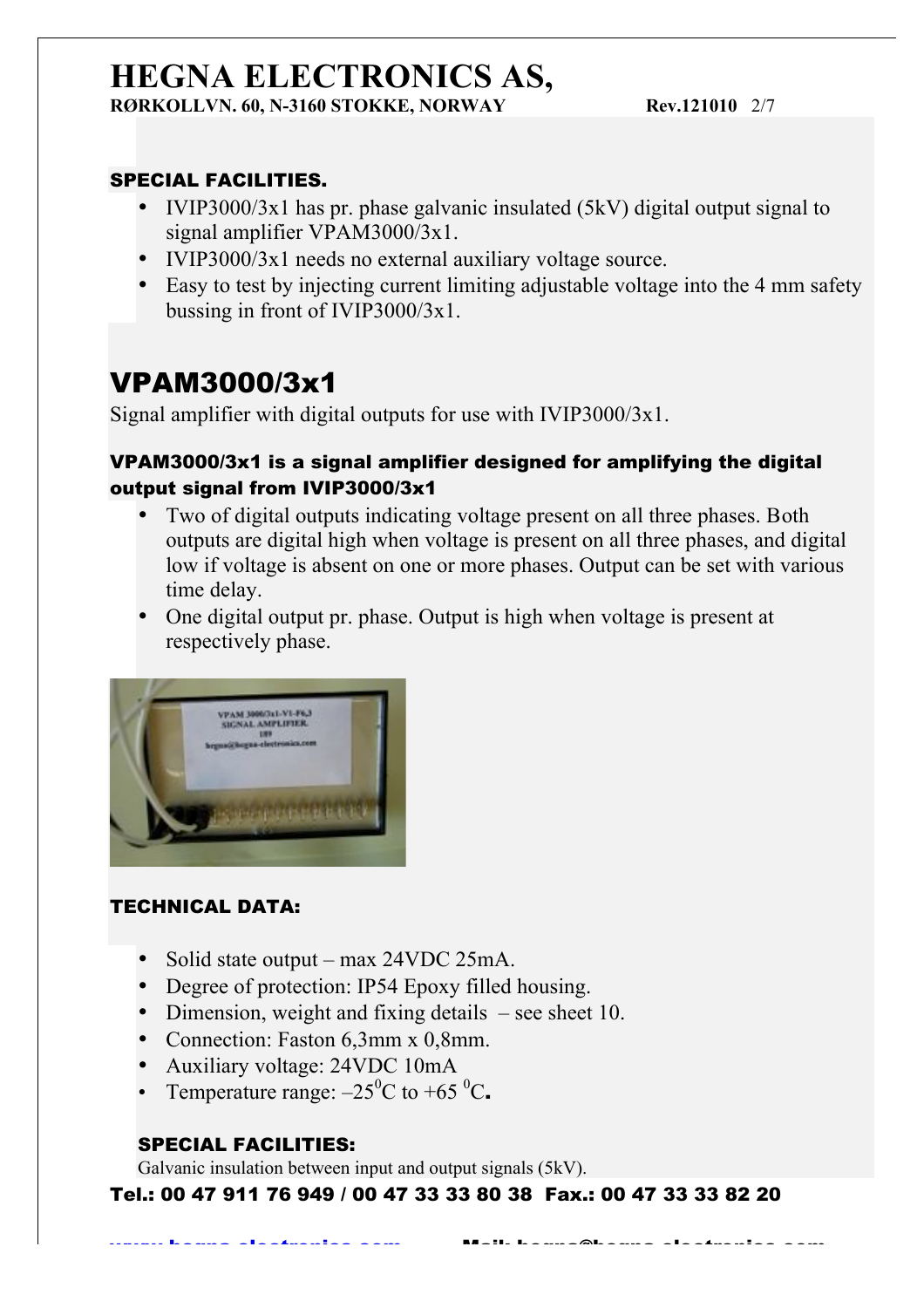**RØRKOLLVN. 60, N-3160 STOKKE, NORWAY Rev.121010 3/7** 

Reverse polarity protected.(Power supply)

### LOGIC DIAGRAM IVIP3000/3X1 & VPAM3000/3X1



24VDC external supply voltage. Utility power consumption - 10mA.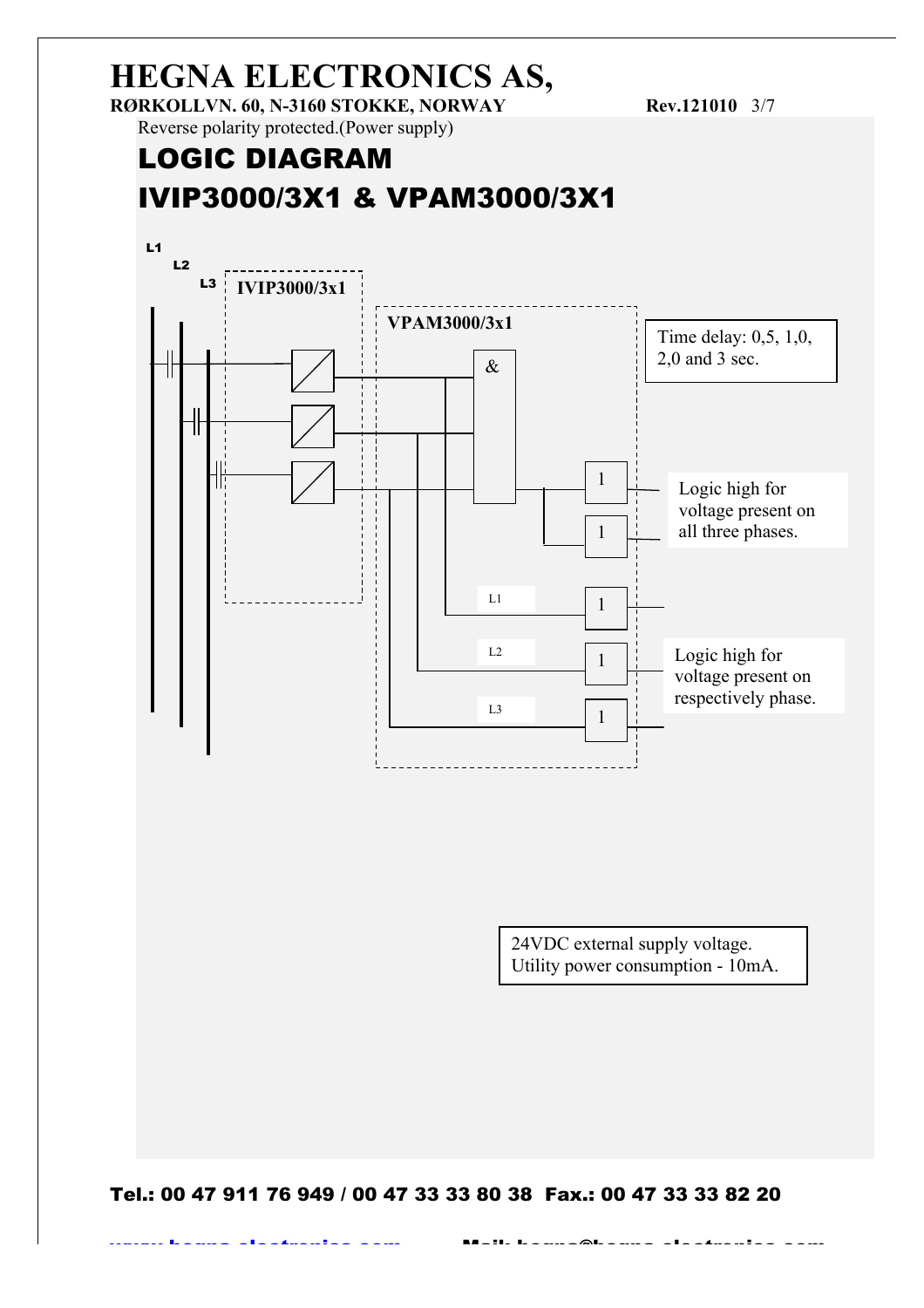### Typical RMU with System 3000 Voltage Detection System

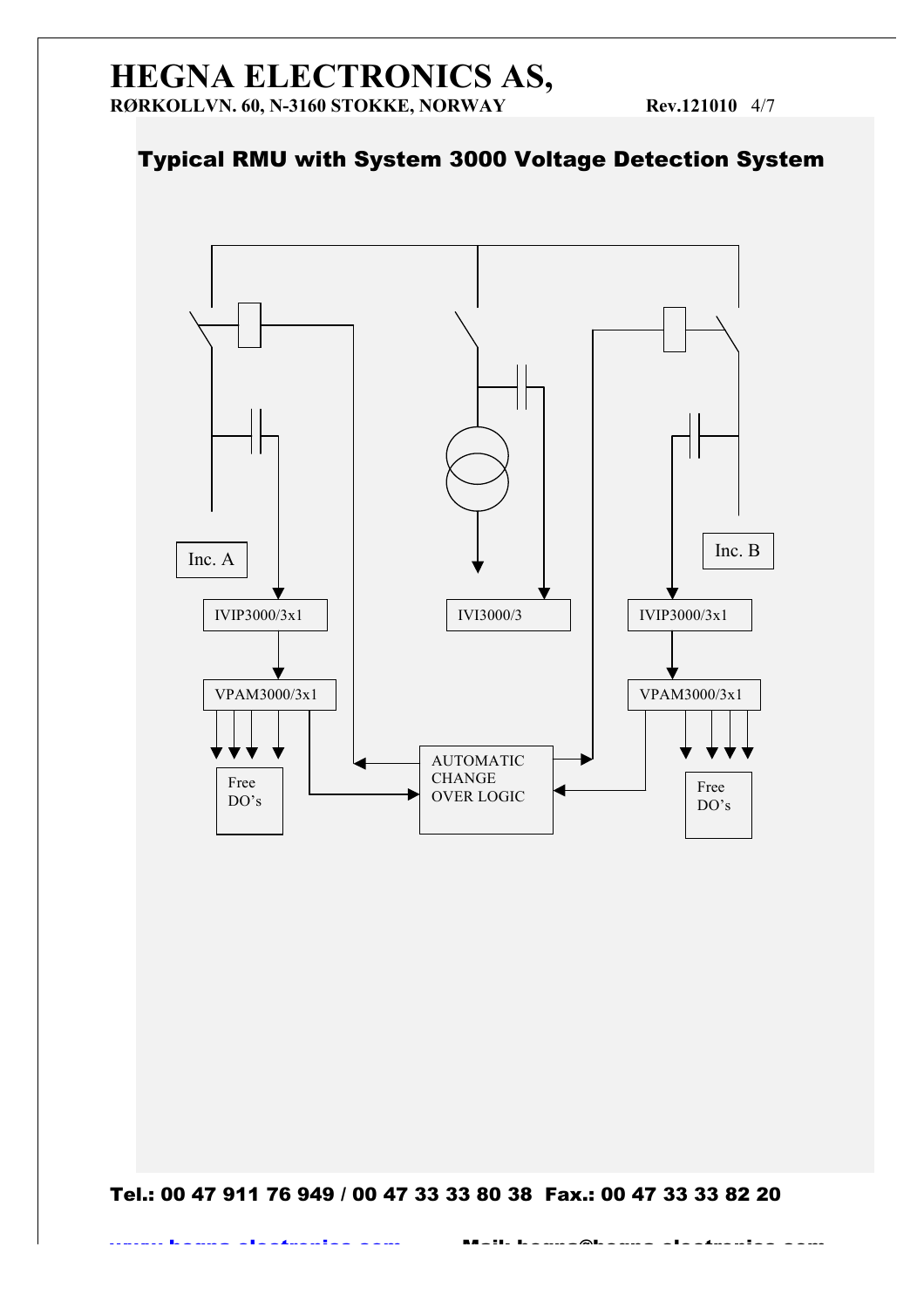**RØRKOLLVN. 60, N-3160 STOKKE, NORWAY Rev.121010 5/7** 

### Circuit diagram. IVIP3000/3x1 and VPAM3000/3x1.



#### Connection table:

| Term. no.               | <b>Signal description</b>                  |
|-------------------------|--------------------------------------------|
| 1                       | <b>Time delay</b>                          |
| $\mathbf{2}$            | <b>Time delay</b>                          |
| 3                       | <b>Time delay</b>                          |
| 4                       | <b>Time delay (common)</b>                 |
| 5                       | <b>Voltage present all three phases</b>    |
| 6                       | <b>Voltage present all three phases</b>    |
| $\overline{\mathbf{z}}$ | <b>Voltage present common</b>              |
| 8                       | <b>Voltage present on L1</b>               |
| 9                       | <b>Voltage present on L2</b>               |
| 10                      | <b>Voltage present on L3</b>               |
| 11                      | Common for signal on terminal 8,9 and 10   |
| 12                      | +24VDC supply                              |
| 13                      | <b>OVDC supply</b>                         |
| 14                      | Phase L1 from IVIP3000/3x1                 |
| 15                      | Phase L2 from IVIP3000/3x1                 |
| 16                      | Phase L3 from IVIP3000/3x1                 |
| 17                      | Common for signal on terminal 14,15 and 16 |
|                         |                                            |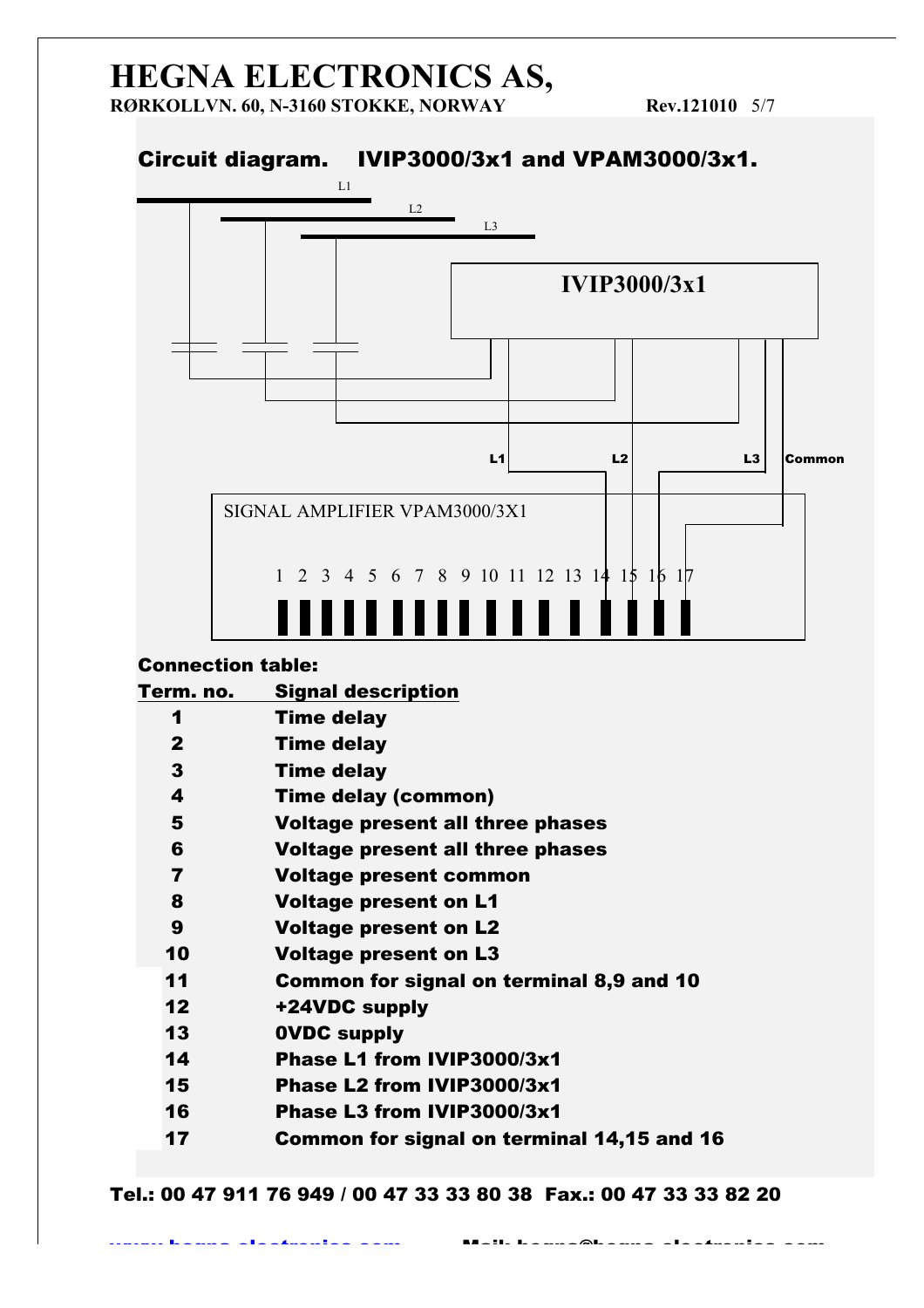#### VPAM3000/3x1 Signal amplifier selectable time delay table.



#### VPAM3000/3x1 Signal amplifier digital output.